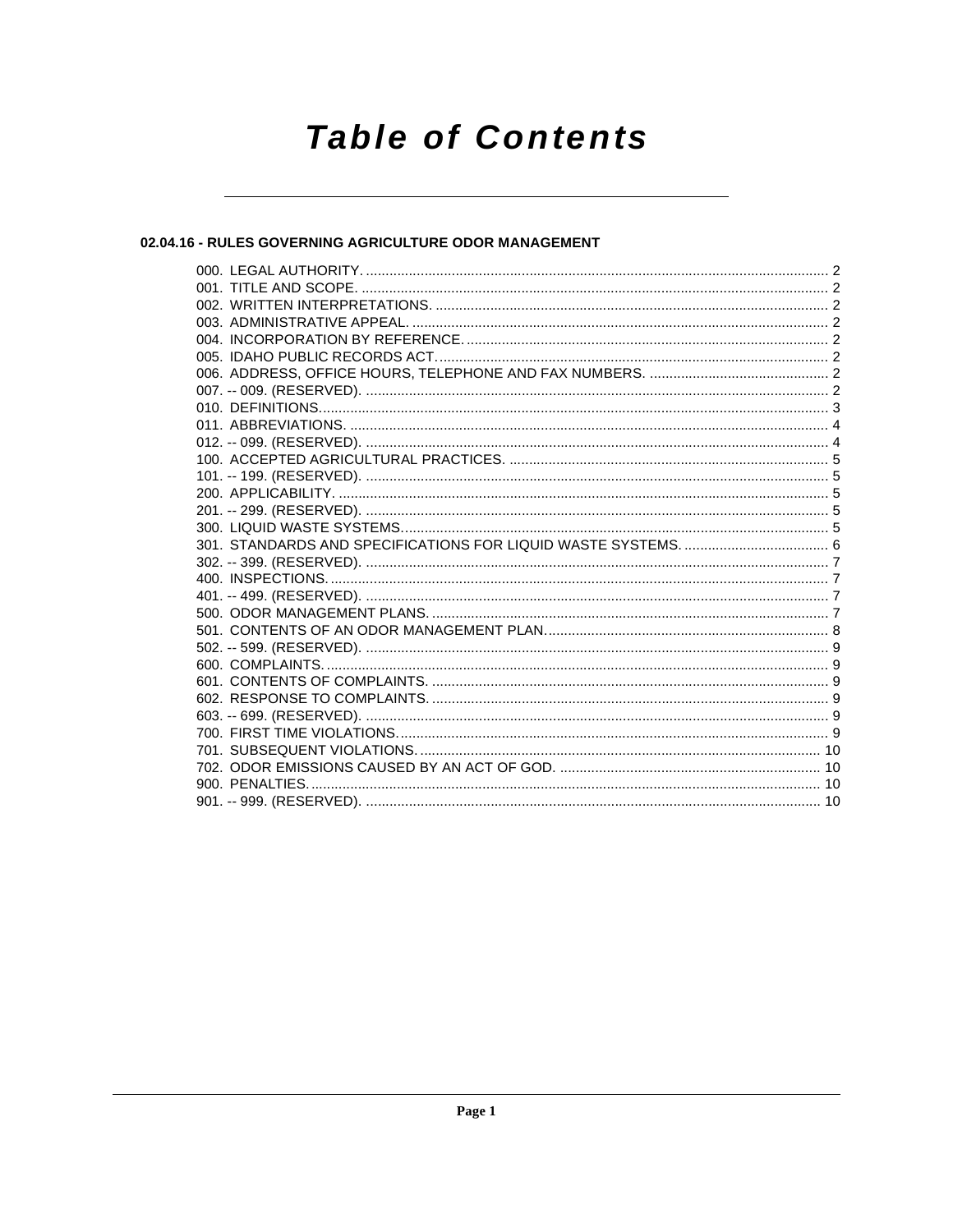#### **IDAPA 02 TITLE 04 CHAPTER 16**

# **02.04.16 - RULES GOVERNING AGRICULTURE ODOR MANAGEMENT**

# <span id="page-1-1"></span><span id="page-1-0"></span>**000. LEGAL AUTHORITY.**

| This chapter is adopted under the legal authority of Title 25, Chapter 38, Idaho Code. | $(3-15-02)$ |
|----------------------------------------------------------------------------------------|-------------|
|----------------------------------------------------------------------------------------|-------------|

# <span id="page-1-2"></span>**001. TITLE AND SCOPE.**

**01. Title**. The title of this chapter is IDAPA 02.04.16, "Rules Governing Agriculture Odor Management". (3-15-02)

**02. Scope**. These rules shall govern the management of odor generated on agricultural operations, except beef cattle animal feeding operations and large swine and poultry operations. The official citation of this chapter is IDAPA 02.04.16.000 et seq. For example this section's citation is IDAPA 02.04.16.001. (3-15-02) chapter is IDAPA 02.04.16.000 et seq. For example this section's citation is IDAPA 02.04.16.001.

#### <span id="page-1-3"></span>**002. WRITTEN INTERPRETATIONS.**

There are no written interpretations of these rules. (3-15-02)

#### <span id="page-1-4"></span>**003. ADMINISTRATIVE APPEAL.**

| Persons may be entitled to appeal agency actions authorized under these rules pursuant to Title 67, Chapter 52, Idaho |  |  |             |
|-----------------------------------------------------------------------------------------------------------------------|--|--|-------------|
| Code.                                                                                                                 |  |  | $(3-15-02)$ |

<span id="page-1-5"></span>

| 004.         |     | <b>INCORPORATION BY REFERENCE.</b><br>Copies of these documents may be obtained from the Idaho State Department of Agriculture, 2270 Old Penitentiary<br>Road, PO Box 790, Boise, Idaho 83701. IDAPA 02.04.16 incorporates by reference: | $(3-15-02)$ |
|--------------|-----|------------------------------------------------------------------------------------------------------------------------------------------------------------------------------------------------------------------------------------------|-------------|
|              | 01. | <b>Idaho NRCS Nutrient Management Standard 590, June 1999.</b>                                                                                                                                                                           | $(3-15-02)$ |
| August 2001. | 02. | Best Management Practices listed in the "Idaho Agricultural Pollution Abatement Plan",                                                                                                                                                   | $(3-15-02)$ |
|              | 03. | ASAE Standard EP379.2 Sections 5 and 6 in their entirety, November 1997.                                                                                                                                                                 | $(3-15-02)$ |
|              | 04. | NRCS Conservation Practice Standard 317, March 2001.                                                                                                                                                                                     | $(3-15-02)$ |
| 005.         |     | <b>IDAHO PUBLIC RECORDS ACT.</b><br>These rules are public records and are available for inspection and copying at the department.                                                                                                       | $(3-15-02)$ |
| 006.         |     | ADDRESS, OFFICE HOURS, TELEPHONE AND FAX NUMBERS.                                                                                                                                                                                        |             |
|              | 01. | Physical Address. The central office of the Idaho State Department of Agriculture is located at<br>2270 Old Penitentiary Road, Boise, Idaho 83712-0790.                                                                                  | $(3-15-02)$ |
|              | 02. | Office Hours. Office hours are 8 a.m. to 5 p.m., Mountain Time, Monday through Friday, except<br>holidays designated by the state of Idaho.                                                                                              | $(3-15-02)$ |

<span id="page-1-7"></span><span id="page-1-6"></span>**03.** Mailing Address. The mailing address for the central office is Idaho State Department of ure, P. O. Box 790, Boise, Idaho 83701. (3-15-02) Agriculture, P. O. Box 790, Boise, Idaho 83701.

**04. Telephone Number**. The telephone number of the central office is (208) 332-8500. (3-15-02)

**05. Fax Number**. The fax number of the central office is (208) 334-4062. (3-15-02)

<span id="page-1-8"></span>**007. -- 009. (RESERVED).**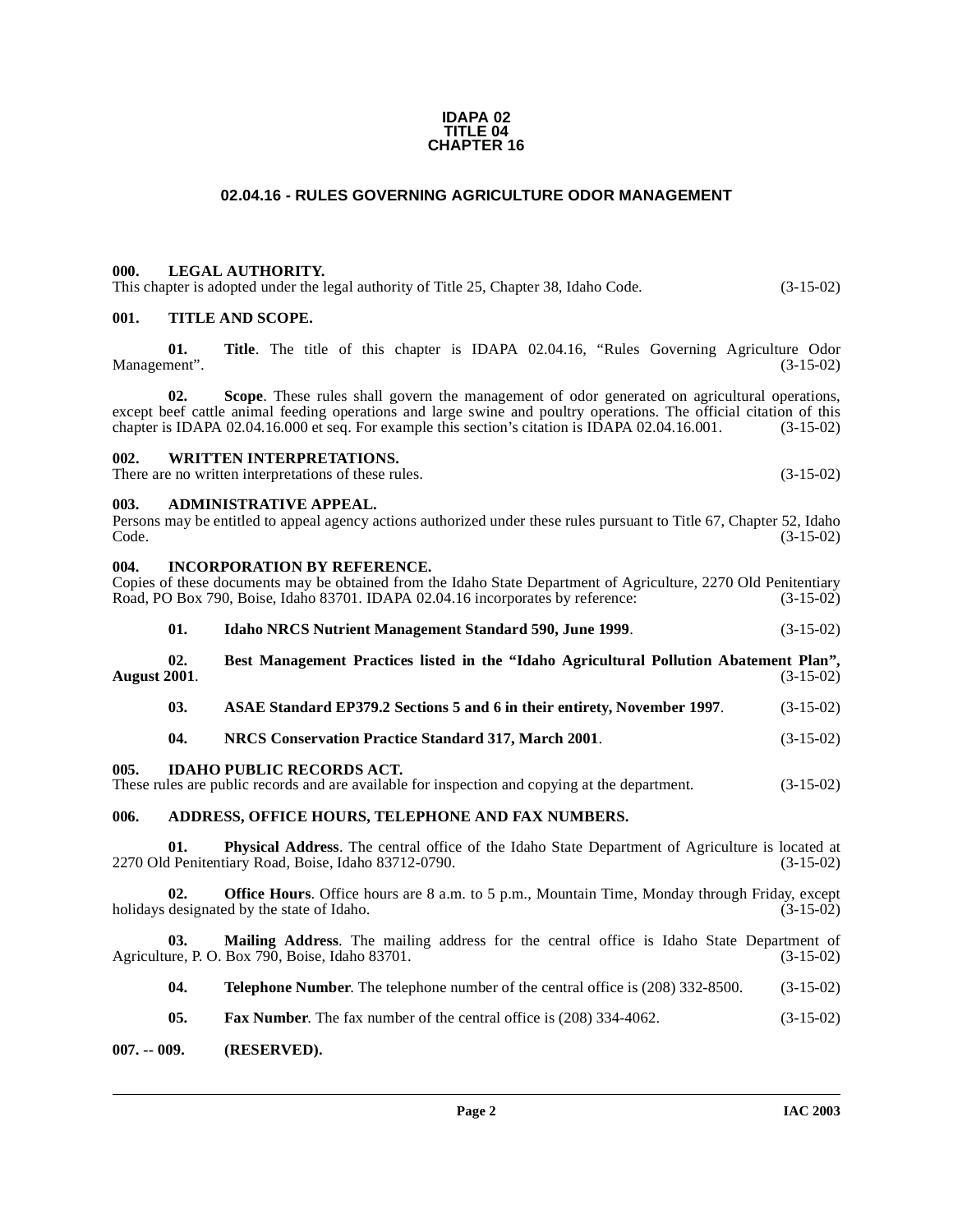# <span id="page-2-6"></span><span id="page-2-0"></span>**010. DEFINITIONS.**

The following definitions shall apply in the interpretation and enforcement of this chapter. (3-15-02)

<span id="page-2-1"></span>**01. Accepted Agricultural Practices**. Those management practices normally associated with agriculture in Idaho, including but not limited to those practices identified in Section 100 of these rules, and which include management practices intended to control odor generated by an agricultural operation. (5-3-03)

<span id="page-2-2"></span>**02. Agricultural Animals**. Those animals, including but not limited to mink, domestic cervidae, horses, and ratites raised for agricultural purposes. (3-15-02)

**03. Agricultural Operation**. Those operations where livestock or other agricultural animals are raised, or crops are grown, for commercial purposes, not to include those operations set forth within Section 25-3801(2), Idaho Code. (5-3-03) Idaho Code. (5-3-03)

<span id="page-2-3"></span>**04. Animal**. Livestock and agricultural animals. (5-3-03)

**05. BAT**. The best application of science that is accessible and obtainable to achieve a desired objective. (5-3-03) objective. (5-3-03)

**Best Management Practices**. Practices, techniques, or measures that are determined by the Department to be a cost-effective and practicable means of managing odor generated on an agriculture operation to a level associated with accepted agriculture practices. (3-15-02) level associated with accepted agriculture practices.

**07. Compost**. A biologically stable material derived from the biological decomposition of organic matter.  $(3-15-02)$ 

**08.** Composting. The aerobic degradation of manure and other organic material to a biologically stable (3-15-02) form. (3-15-02)

<span id="page-2-4"></span>**09.** Beef Cattle. All cattle except those located on a dairy farm that has been permitted by the Idaho State Department of Agriculture pursuant to IDAPA 02.04.14, "Rules of the Department of Agriculture Governing Dairy Waste". (3-15-02)

**10. Beef Cattle Animal Feeding Operation**. Those operations regulated pursuant to IDAPA 02.04.15, f the Department of Agriculture Regulating Beef Cattle Animal Feeding Operations". (3-15-02) "Rules of the Department of Agriculture Regulating Beef Cattle Animal Feeding Operations". (3-15-02)

<span id="page-2-5"></span>**11. Department**. The Idaho State Department of Agriculture. (3-15-02)

<span id="page-2-7"></span>**12. Director**. The Director of the Idaho State Department of Agriculture. (3-15-02)

**13.** Land Application. The spreading on, or incorporation into the soil of agricultural by-products z, but not limited to, manure, was tewater, compost, cull potatoes, cull onions, or crop residues. (3-15-02) including, but not limited to, manure, wastewater, compost, cull potatoes, cull onions, or crop residues.

**14. Large Swine And Poultry Operations**. Those swine and poultry operations regulated pursuant to 18.01.09, "Rules Regulating Swine and Poultry Facilities". IDAPA 58.01.09, "Rules Regulating Swine and Poultry Facilities".

<span id="page-2-9"></span><span id="page-2-8"></span>**15.** Livestock. Cattle, sheep, swine and poultry. (3-15-02)

**16.** Liquid-Solid Separation. The removal of solid manure from water through mechanical or settling (3-15-02) means.  $(3-15-02)$ 

**17. Liquid Waste System**. Wastewater storage and containment facilities and associated waste collection and conveyance systems where water is used as the primary carrier of manure and manure is added to the wastewater storage and containment facilities on a regular basis including the final distribution system. (5-3-03)

**18. Manure**. Animal excrement that may also contain bedding, spilled feed, or soil. (5-3-03)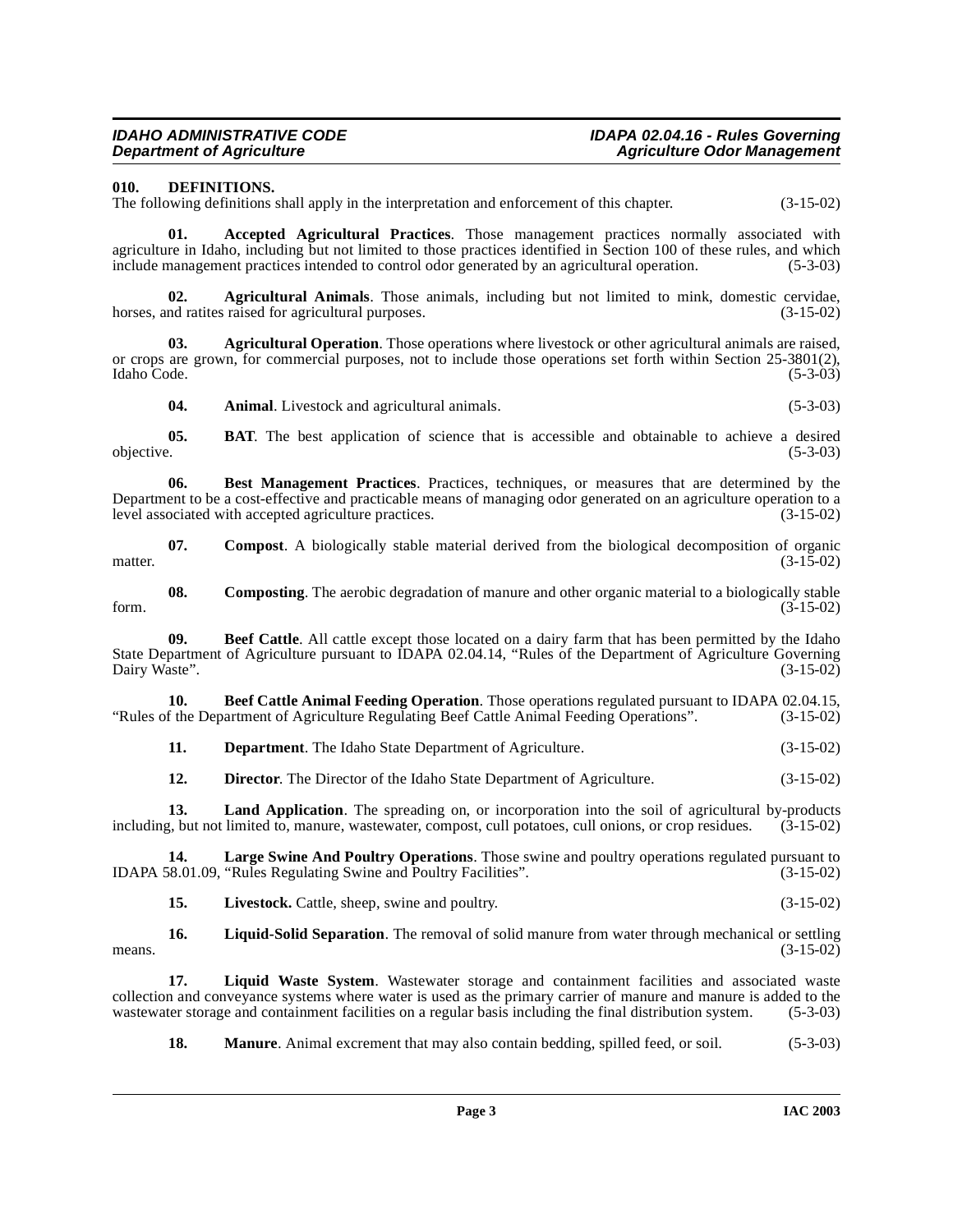# **IDAHO ADMINISTRATIVE CODE IDAPA 02.04.16 - Rules Governing Agriculture Odor Management**

**19. Modified**. Structural changes and alterations to agricultural operations which would require increased wastewater storage or containment capacity or such changes which would increase the amount of manure entering wastewater storage and containment facilities. (5-3-03)

<span id="page-3-3"></span>**20.** Nutrient Management Plan. A plan prepared in conformance with the nutrient management standard. (3-15-02)  $standard.$  (3-15-02)

<span id="page-3-4"></span>**21. Nutrient Management Standard**. The 1999 publication by the United States Department of Agriculture Natural Resources Conservation Service, Conservation Practice Standard, Nutrient Management Code 590, or other equally protective standard approved by the Director. (3-15-02)

**22.** Odor. The property or quality of a substance that stimulates or is perceived by the sense of smell, the standards for which shall be judged on criteria that shall include intensity, duration, frequency, offensiveness, and health risks. (5-3-03) health risks. (5-3-03)

<span id="page-3-5"></span>**23. Odor Management Plan**. A site-specific plan approved by the Director to manage odor generated on an agricultural operation to a level associated with accepted agricultural practices by utilizing best management practices. (3-15-02)  $practices.$  (3-15-02)

**24. Person**. Any individual, association, partnership, firm, joint stock company, joint venture, trust, estate, private corporation, or any legal entity, which is recognized by law as the subject of rights and duties.

(3-15-02)

**25. Waste Collection And Conveyance Systems**. The areas and systems used in the collection and transfer of manure from the point of generation to the wastewater storage and containment facilities, prior to land application. (3-15-02)

<span id="page-3-7"></span><span id="page-3-6"></span>**26.** Wastewater. Water containing manure, which is generated on a livestock operation. (3-15-02)

**27. Wastewater Storage And Containment Facilities**. Wastewater storage ponds, wastewater treatment lagoons, and evaporative ponds.

**28. Wastewater Treatment**. A process by which wastewater is treated through aerobic or anaerobic degradation or other means. (3-15-02)

# <span id="page-3-0"></span>**011. ABBREVIATIONS.**

<span id="page-3-2"></span><span id="page-3-1"></span>

| 01. | <b>ASAE.</b> American Society of Agricultural Engineers.                                   | $(3-15-02)$ |
|-----|--------------------------------------------------------------------------------------------|-------------|
| 02. | <b>BAT.</b> Best Available Technology.                                                     | $(3-15-02)$ |
| 03. | <b>BMP.</b> Best Management Practice.                                                      | $(3-15-02)$ |
| 04. | <b>DEO.</b> Idaho Department of Environmental Quality.                                     | $(3-15-02)$ |
| 05. | <b>NMP.</b> Nutrient Management Plan.                                                      | $(3-15-02)$ |
| 06. | <b>NOV.</b> Notice Of Violation.                                                           | $(3-15-02)$ |
| 07. | NRCS. The United States Department of Agriculture, Natural Resources Conservation Service. | $(3-15-02)$ |
| 08. | <b>OMP.</b> Odor Management Plan.                                                          | $(3-15-02)$ |
|     |                                                                                            |             |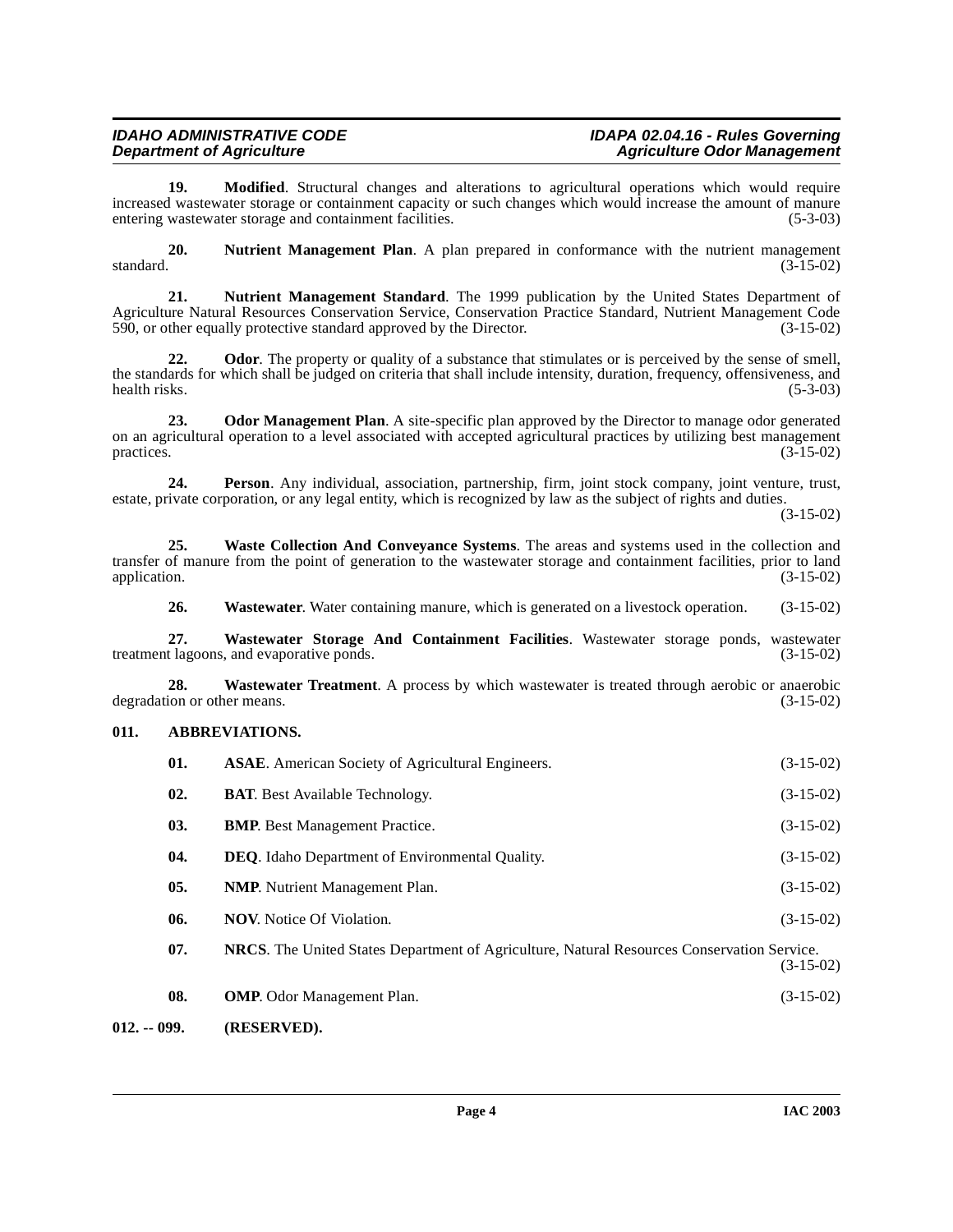#### **IDAHO ADMINISTRATIVE CODE IDAPA 02.04.16 - Rules Governing Agriculture Odor Management**

#### <span id="page-4-5"></span><span id="page-4-0"></span>**100. ACCEPTED AGRICULTURAL PRACTICES.**

Management practices conducted in accordance with applicable laws, rules and best management practices, as referenced in Subsections 100.01 and 100.02, or in the absence of referenced best management practices, management practices conducted in a manner that demonstrates reasonable efforts to minimize odors, shall be considered accepted agricultural practices for purposes of this rule. (3-15-02)

- **01. Applicable Rules**. The following are applicable rules for the purpose of Section 100: (3-15-02)
- **a.** IDAPA 02.04.14, "Rules Governing Dairy Waste". (3-15-02)
- **b.** IDAPA 02.03.03, "Rules Governing Pesticide and Chemigation Use and Application". (3-15-02)
- **c.** IDAPA 02.06.17, "Rules Concerning Disposal of Cull Onion and Potatoes". (3-15-02)
- <span id="page-4-6"></span>**d.** IDAPA 02.04.17, "Rules Governing Dead Animal Movement and Disposal". (3-15-02)

**02. Applicable Best Management Practices**. The following practices, or other management practices approved by the Director that are conducted in a manner that demonstrates reasonable efforts to minimize odors shall be considered accepted agricultural practices for purposes of this rule. (3-15-02)

| Idaho NRCS Nutrient Management Standard 590, June 1999. | $(3-15-02)$ |
|---------------------------------------------------------|-------------|
|                                                         |             |

**b.** Best Management Practices listed in the "Idaho Agricultural Pollution Abatement Plan", August (3-15-02) 2001. (3-15-02)

**c.** "Control of Manure Odors," ASAE Standard EP379.2 Sections 5 and 6 in their entirety, November 1997. (3-15-02)

**d.** "Composting Facility," NRCS Conservation Practice Standard 317, March 2001. (3-15-02)

**03. Excess Odors**. An agricultural operation using an accepted agricultural practice that generates odors in excess of levels normally associated with such practice, as determined by the Department on a site specific basis, shall develop and submit an odor management plan to the Director in accordance with Section 500. (3-15-02)

# <span id="page-4-1"></span>**101. -- 199. (RESERVED).**

#### <span id="page-4-2"></span>**200. APPLICABILITY.**

These rules apply to all agricultural operations, except: (3-15-02)

**01. Beef Cattle**. Beef cattle animal feeding operations regulated pursuant to IDAPA 02.04.15, "Rules partment of Agriculture Governing Beef Cattle Animal Feeding Operations". (3-15-02) of the Department of Agriculture Governing Beef Cattle Animal Feeding Operations".

**02. Swine And Poultry**. Large swine and poultry operations regulated pursuant to IDAPA 58.01.09, "Rules Regulating Swine and Poultry Facilities". (3-15-02)

#### <span id="page-4-3"></span>**201. -- 299. (RESERVED).**

#### <span id="page-4-7"></span><span id="page-4-4"></span>**300. LIQUID WASTE SYSTEMS.**

No person shall begin construction of a new or modified liquid waste system prior to approval of such system by the Director. (3-15-02) Director. (3-15-02)

**01. Department Review**. Department engineering staff shall provide to the Director a review and assessment of all new or modified liquid waste systems for his consideration prior to final approval of such systems by the Director. The Director may order the construction to cease if the construction of a new or modified liquid waste system has commenced prior to the Director's approval. (5-3-03) waste system has commenced prior to the Director's approval.

**02. Design Requirements**. All new or modified liquid waste systems shall be designed by licensed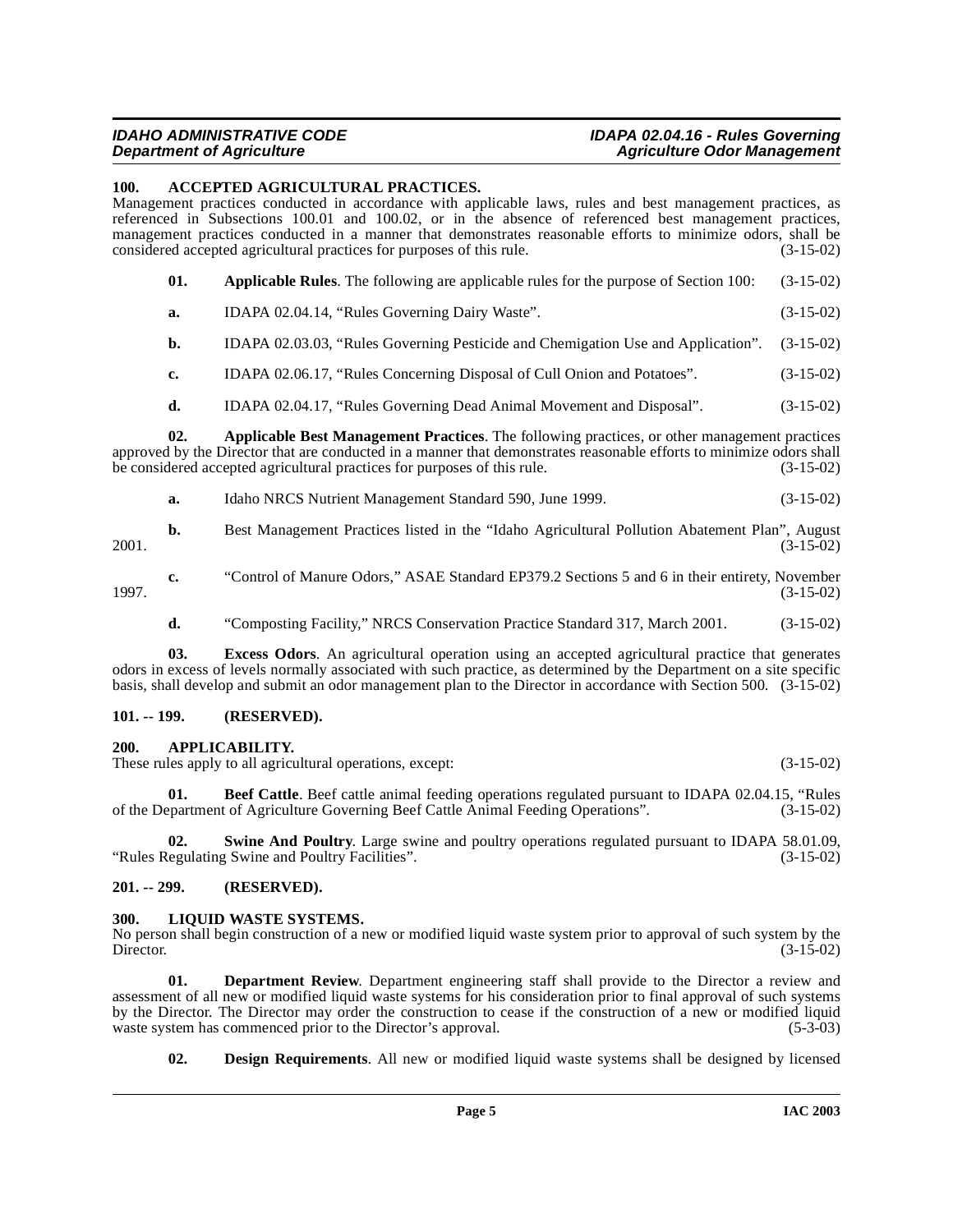professional engineers, approved in writing by the Director, and constructed in accordance with standards and specifications approved by the Director for management of odors. (5-3-03) specifications approved by the Director for management of odors.

**a.** If construction is commenced prior to the Director's written approval, the Director may order tion activities to be ceased.  $(5-3-03)$ construction activities to be ceased.

**b.** No material deviation shall be made from the approved plans and specifications without the prior pproval of the director. (5-3-03) written approval of the director.

**c.** Within thirty (30) days of completion of construction, alteration or modification of any new or modified liquid waste system, complete and accurate plans and specifications depicting the actual construction, alteration, or modification performed must be submitted by the operator to the Director. (5-3-03) alteration, or modification performed must be submitted by the operator to the Director.

**d.** If construction does not materially deviate from the plans approved by the Director, a statement to that effect shall be filed by the agricultural operation with the Director. (5-3-03)

# <span id="page-5-1"></span><span id="page-5-0"></span>**301. STANDARDS AND SPECIFICATIONS FOR LIQUID WASTE SYSTEMS.**

All new or modified liquid waste systems shall be designed and constructed in accordance with applicable laws and rules, and for the purpose of managing odors. The Director shall require techniques and management practices as standards and specifications of liquid waste systems for the management of odors. These techniques and management practices may include but are not be limited to the following: (3-15-02)

<span id="page-5-2"></span>

| 01. | <b>Wastewater Storage And Containment Facilities:</b>                     | $(3-15-02)$ |
|-----|---------------------------------------------------------------------------|-------------|
| a.  | Liquid-solid separation.                                                  | $(3-15-02)$ |
| b.  | Wastewater treatment.                                                     | $(3-15-02)$ |
| c.  | Use of chemical or biological additives.                                  | $(3-15-02)$ |
| d.  | Dilution of wastewater.                                                   | $(3-15-02)$ |
| e.  | Impermeable or permeable storage covers.                                  | $(3-15-02)$ |
| f.  | Biofilters.                                                               | $(3-15-02)$ |
| g.  | Enhancing dispersion.                                                     | $(3-15-02)$ |
| h.  | Location of wastewater discharge into storage and containment facilities. | $(3-15-02)$ |
| 02. | <b>Wastewater Collection And Conveyance Systems.</b>                      | $(3-15-02)$ |
| a.  | Wastewater Treatment.                                                     | $(3-15-02)$ |
| b.  | Use of chemical or biological additives.                                  | $(3-15-02)$ |
| c.  | Dilution of wastewater.                                                   | $(3-15-02)$ |
| d.  | Impermeable or permeable covers of collection areas.                      | $(3-15-02)$ |
| е.  | Timing of collection and conveyance system operation.                     | $(3-15-02)$ |
| f.  | Frequency and duration of collection and conveyance system operation.     | $(3-15-02)$ |
| g.  | Enhancing dispersion.                                                     | $(3-15-02)$ |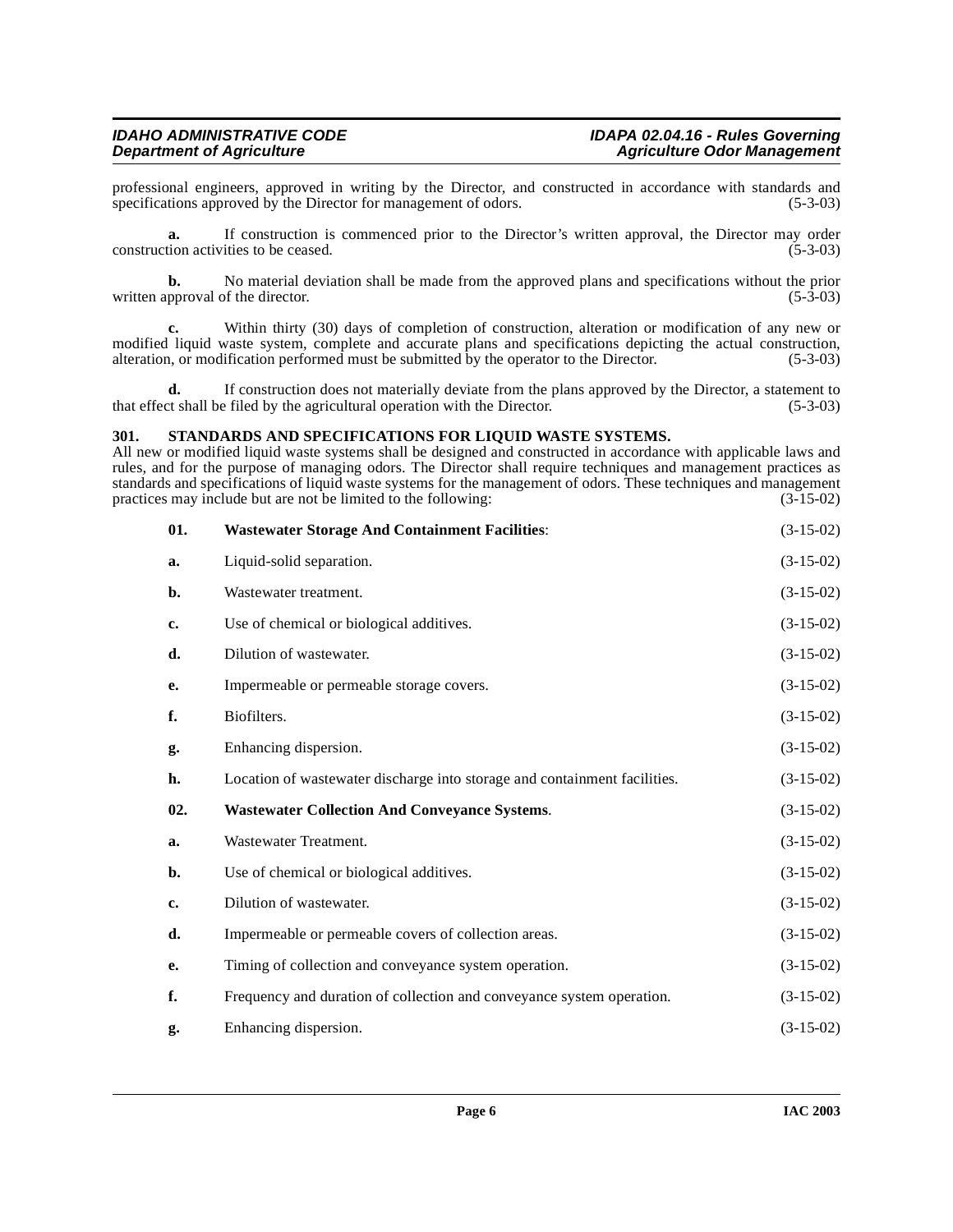# <span id="page-6-0"></span>**302. -- 399. (RESERVED).**

# <span id="page-6-5"></span><span id="page-6-1"></span>**400. INSPECTIONS.**

The Director or his designee is authorized to enter and inspect any agricultural operation, and during normal business hours have access to or copy any facility records deemed necessary to ensure compliance with these rules. (3-15-02)

<span id="page-6-7"></span>**01. Notification Of County Commissioners**. Prior to conducting an inspection, the Department shall notify the board of county commissioners for the county in which the agricultural operation is located and the board of county commissioners may have a designee accompany the department during the inspection. (3-15-02)

<span id="page-6-10"></span>**02. Records Obtained By The Department**. All records copied or obtained by the Department as the result of an inspection under this section shall be exempt from public disclosure under Title 9, Chapter 3, Idaho Code, except the following: (3-15-02) except the following:

**a.** Records otherwise deemed to be public records not exempt from disclosure under Title 9, Chapter Code. (3-15-02) 3, Idaho Code.

**b.** Inspection reports, determinations of compliance or noncompliance and all other records created by the department pursuant to this section. (3-15-02)

#### <span id="page-6-2"></span>**401. -- 499. (RESERVED).**

# <span id="page-6-9"></span><span id="page-6-3"></span>**500. ODOR MANAGEMENT PLANS.**

OMPs shall be designed to work in conjunction with any required NMP and shall be submitted to the Director in writing. Upon approval by the Director, the Director and either the owner or operator of the agricultural operation shall sign the OMP. shall sign the OMP.

<span id="page-6-8"></span>**01. OMP Development**. Within sixty (60) days of receiving a NOV for a first time violation, the owner or operator of the agriculture operation receiving the NOV shall submit to the Director an OMP for approval.  $(3-15-02)$ 

<span id="page-6-6"></span>**02. Interim Measures**. The Department shall work with the owner or operator of an agriculture operation that has received a NOV for a first time violation to identify interim measures that can be implemented in a timely manner to begin the process of reducing odors while the OMP is being developed. (3-15-02)

<span id="page-6-4"></span>**03. Department Approval**. The Director shall approve, reject, or request additional information within thirty (30) days of receiving an OMP from the owner or operator of an agricultural operation deemed to have committed a first time violation. The approval, rejection, or request for additional information shall be provided to the owner or operator of the agricultural operation in writing. (3-15-02)

**a.** If the Director rejects an OMP or requests additional information, the owner or operator of the agricultural operation shall submit to the Director the additional information or a rewritten OMP that address the reasons for the rejection within thirty (30) days of receiving written notification from the Director. (3-15-02)

**b.** Within fifteen (15) days of receiving the additional information or a rewritten OMP, the Director shall approve or reject the OMP. If the OMP is rejected, the Director may issue a subsequent violation under Section 701 and assess the penalty provisions specified in Section 900 of these rules. (3-15-02)

**c.** The Director may, on a case by case basis, grant extensions to the deadlines contained in Section (3-15-02) 500. (3-15-02)

<span id="page-6-11"></span>**04.** Implementation. OMPs shall be implemented as approved by the Director.  $(3-15-02)$ 

**05.** Review Of OMP. The Department shall review OMPs no less than annually for three (3) years after the Director approves the OMP. If the Department determines an approved OMP has not reduced odors to a level associated with accepted agricultural practices after a reasonable period of time, as determined by the Department, the Department shall review the OMP with the owner or operator of the agricultural operation and adjust the OMP to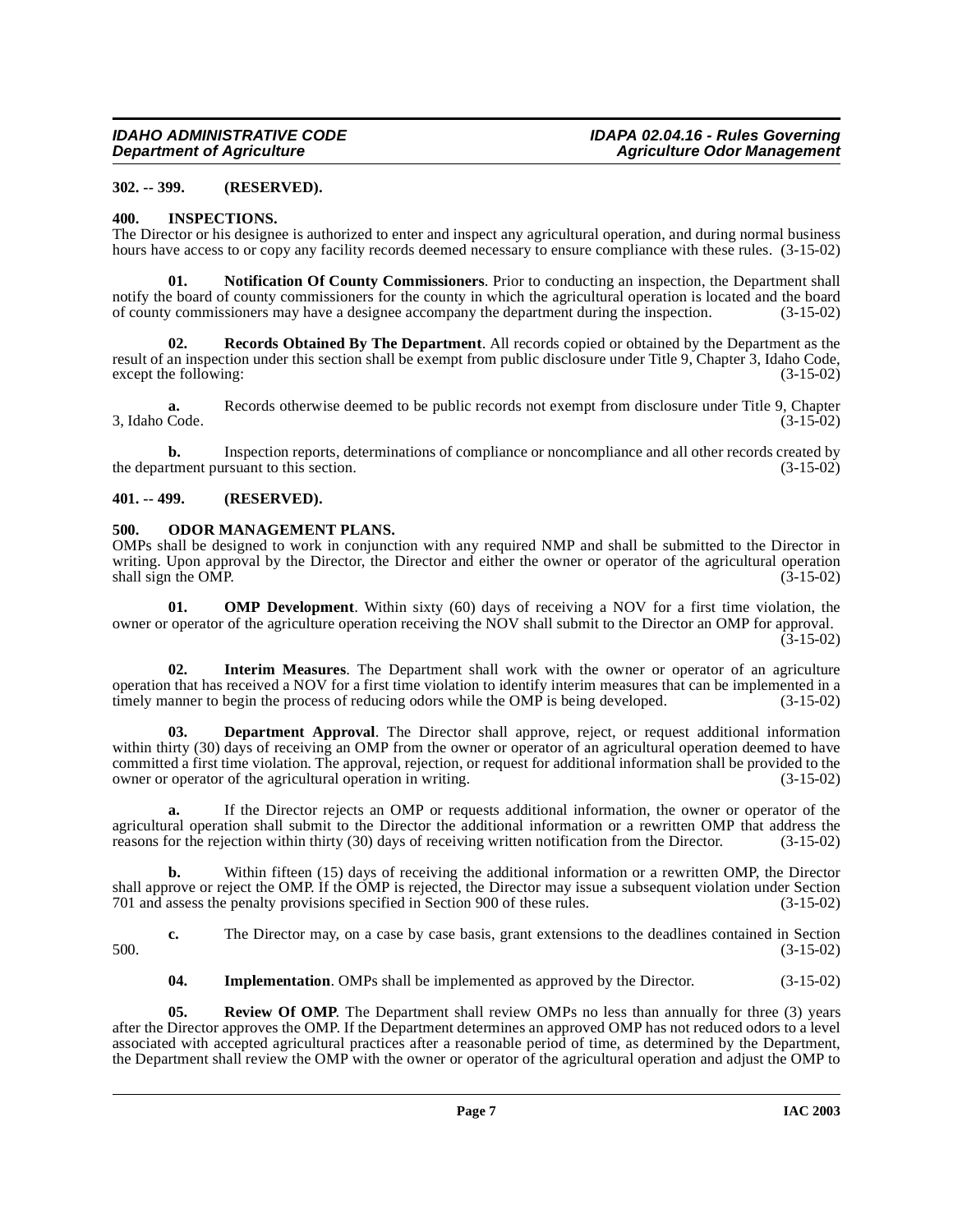# **IDAHO ADMINISTRATIVE CODE IDAPA 02.04.16 - Rules Governing Department of Agriculture Agriculture Agriculture Odor Management**

<span id="page-7-3"></span><span id="page-7-2"></span><span id="page-7-1"></span><span id="page-7-0"></span>

|             |     | meet the goals of the Agriculture Odor Management Act.                                                                                                                                                                          | $(3-15-02)$ |
|-------------|-----|---------------------------------------------------------------------------------------------------------------------------------------------------------------------------------------------------------------------------------|-------------|
| 501.        |     | <b>CONTENTS OF AN ODOR MANAGEMENT PLAN.</b><br>Contents of an OMP for an agricultural operation may include, but are not limited to the following:                                                                              | $(3-15-02)$ |
|             | 01. | <b>Owner's Name.</b> Name and telephone number of the owner of the operation.                                                                                                                                                   | $(3-15-02)$ |
|             | 02. | Address. Physical address of the operation.                                                                                                                                                                                     | $(3-15-02)$ |
|             | 03. | <b>Location.</b> County in which the operation is located.                                                                                                                                                                      | $(3-15-02)$ |
|             | 04. | <b>Operation Description.</b> A description of the operation that includes, as applicable:                                                                                                                                      | $(3-15-02)$ |
|             | a.  | Type of operation.                                                                                                                                                                                                              | $(3-15-02)$ |
|             | b.  | General description of operation.                                                                                                                                                                                               | $(3-15-02)$ |
|             | c.  | Number and type of any animals including age groups.                                                                                                                                                                            | $(3-15-02)$ |
|             | d.  | Any plans for expansion.                                                                                                                                                                                                        | $(3-15-02)$ |
|             | e.  | Type of housing used related to age groups of animals.                                                                                                                                                                          | $(3-15-02)$ |
| operations. | f.  | General description of nearby residential areas, public use areas, and pertinent agricultural                                                                                                                                   | $(3-15-02)$ |
|             | g.  | Type of crop and number of acres grown.                                                                                                                                                                                         | $(3-15-02)$ |
|             | 05. | Scaled Vicinity Map. A map that shall include all residences, public use areas, roads, general<br>topography of the area, and other pertinent agricultural operations within a two (2) mile radius of the facility.             | $(3-15-02)$ |
|             | 06. | Manure Management System. A detailed description of the present manure handling systems<br>including timing, frequency, duration, volumes, dimensions, and flow rates where applicable for the following:                       | $(3-15-02)$ |
|             | a.  | Manure cleaning systems.                                                                                                                                                                                                        | $(3-15-02)$ |
|             | b.  | Manure transfer systems.                                                                                                                                                                                                        | $(3-15-02)$ |
|             | c.  | Manure separation systems.                                                                                                                                                                                                      | $(3-15-02)$ |
|             | 07. | Scaled Site Plan. A site plan showing all buildings, housing facilities, waste/manure storage areas,<br>piping, feed storage areas, and roadways.                                                                               | $(3-15-02)$ |
|             | 08. | Land Application System. A detailed description of the present management practices and<br>methods used to make land application including:                                                                                     | $(3-15-02)$ |
|             | a.  | Timing, frequency, and duration of practices.                                                                                                                                                                                   | $(3-15-02)$ |
|             | b.  | Proximity of land application sites to residential and public use areas.                                                                                                                                                        | $(3-15-02)$ |
|             | 09. | <b>Climatic Data.</b> A description of the typical climatic conditions for a minimum period of two (2)<br>years that exist in the geographical area of the operation or have been recorded on-site for the operation including: | $(3-15-02)$ |
|             | a.  | Wind Speed and direction(s).                                                                                                                                                                                                    | $(3-15-02)$ |
|             |     |                                                                                                                                                                                                                                 |             |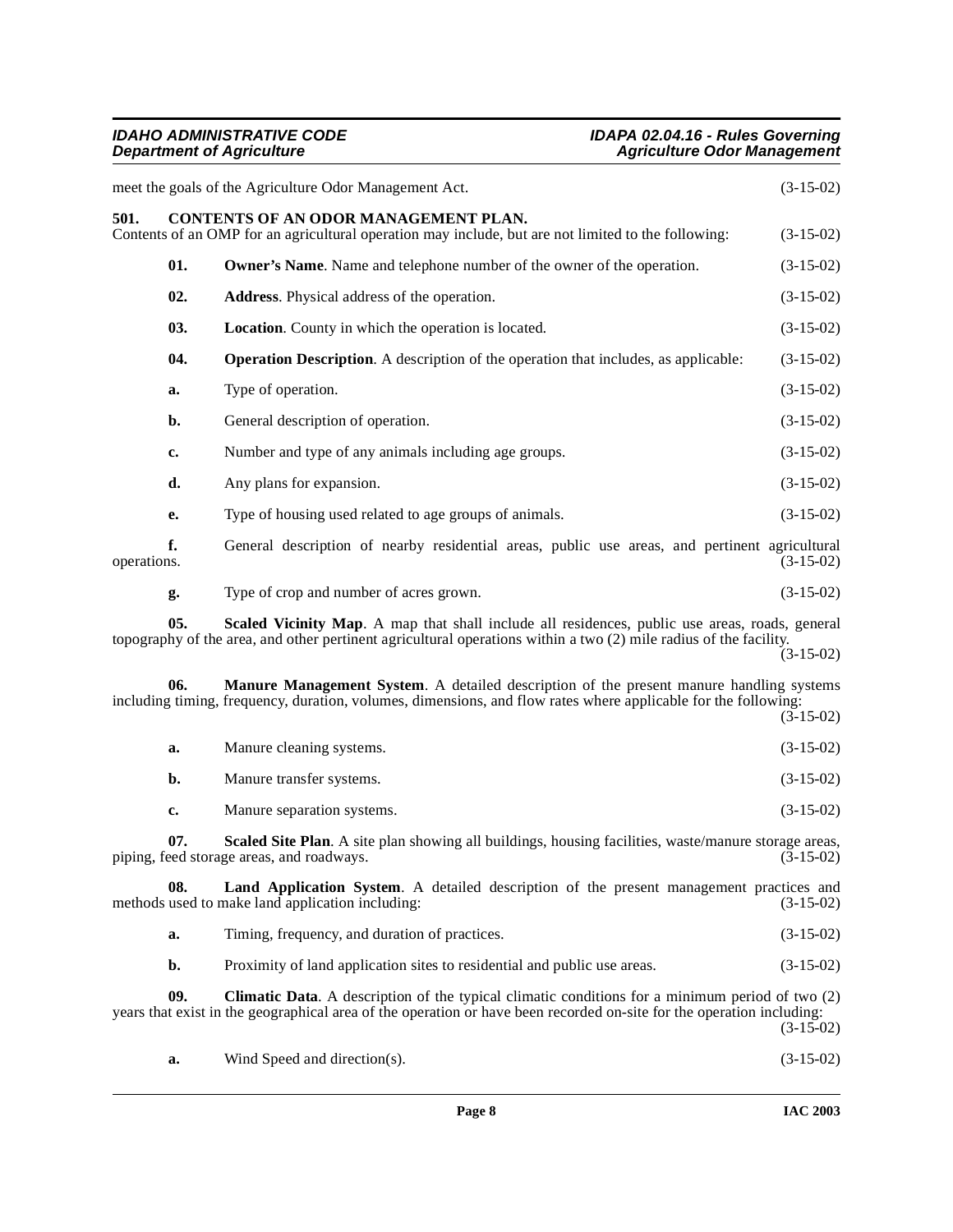| b.             | Temperature range.       | $(3-15-02)$ |
|----------------|--------------------------|-------------|
| $\mathbf{c}$ . | Relative humidity range. | $(3-15-02)$ |

<span id="page-8-7"></span>**d.** Precipitation data. (3-15-02)

**10. Facility Odor Sources**. A list of all primary odor sources located on the operation with a general ranking of low, moderate, or high with respect to overall odor production. Each odor source must have an explanation of why it is listed as a source and the reasoning for the overall ranking. (3-15-02)

**11. Tiered Implementation**. A three-tier process shall be used to reduce odor production from the facility. Each tier shall contain a list of the primary BMPs and BATs that are going to be implemented by the facility. For each tier BMP and BAT listed, the plan shall include, but not be limited to: (3-15-02)

<span id="page-8-10"></span>**a.** Process of how the BMP or BAT will be designed or managed.  $(3-15-02)$ 

**b.** Implementation schedule that defines when the BMP or BAT will be implemented on the facility and justification for why this time frame was chosen. (3-15-02)

**c.** Monitoring program that will be implemented to evaluate the effectiveness of the BMP or BAT, intitative or qualitative reduction goals.  $(3-15-02)$ with quantitative or qualitative reduction goals.

**12. Public Involvement**. This section shall describe how the public in the area of the facility will be involved in the implementation or evaluation of the OMP. (3-15-02)

**13. Timeframe For Review Of OMP**. A designated period of time when each tier of the plan will be evaluated to determine if further implementation is necessary, how each tier will be evaluated, which Department staff will conduct the review, and a period of time in which the agricultural operation will attain full compliance with the plan. (3-15-02) the plan.  $(3-15-02)$ 

# <span id="page-8-0"></span>**502. -- 599. (RESERVED).**

# <span id="page-8-6"></span><span id="page-8-1"></span>**600. COMPLAINTS.**

| The Department shall respond to all odor complaints lodged against agriculture operations. |  |  |  |  |  |  | $(3-15-02)$ |
|--------------------------------------------------------------------------------------------|--|--|--|--|--|--|-------------|
|--------------------------------------------------------------------------------------------|--|--|--|--|--|--|-------------|

# <span id="page-8-2"></span>**601. CONTENTS OF COMPLAINTS.**

|  | Complaints shall contain the name, address, and telephone number of the complainant. | $(3-15-02)$ |
|--|--------------------------------------------------------------------------------------|-------------|
|--|--------------------------------------------------------------------------------------|-------------|

<span id="page-8-9"></span><span id="page-8-3"></span>**602. RESPONSE TO COMPLAINTS.** 

The response of the Department may be limited to informing the complainant that an odor management plan is being developed or implemented. (5-3-03) (5-3-03)

# <span id="page-8-4"></span>**603. -- 699. (RESERVED).**

# <span id="page-8-8"></span><span id="page-8-5"></span>**700. FIRST TIME VIOLATIONS.**

If the Department determines that an agricultural operation is generating odors in excess of levels of odors normally associated with accepted agricultural practices, the agricultural operations shall be deemed to have committed a first time violation of IDAPA 02.04.16, "Rules Governing Agriculture Odor Management". (3-15-02)

**01. Notice of Violation**. The Department shall provide the owner or operator of the agriculture operation with written notice of the violation, and an opportunity for a hearing pursuant to Title 67, Chapter 52, Idaho Code. (3-15-02)

**02**. **Cooperation With The Department**. The Department shall require agricultural operations deemed to have committed a first time violation to cooperate with the Department to develop and submit to the Director for approval an OMP. (3-15-02) Director for approval an OMP.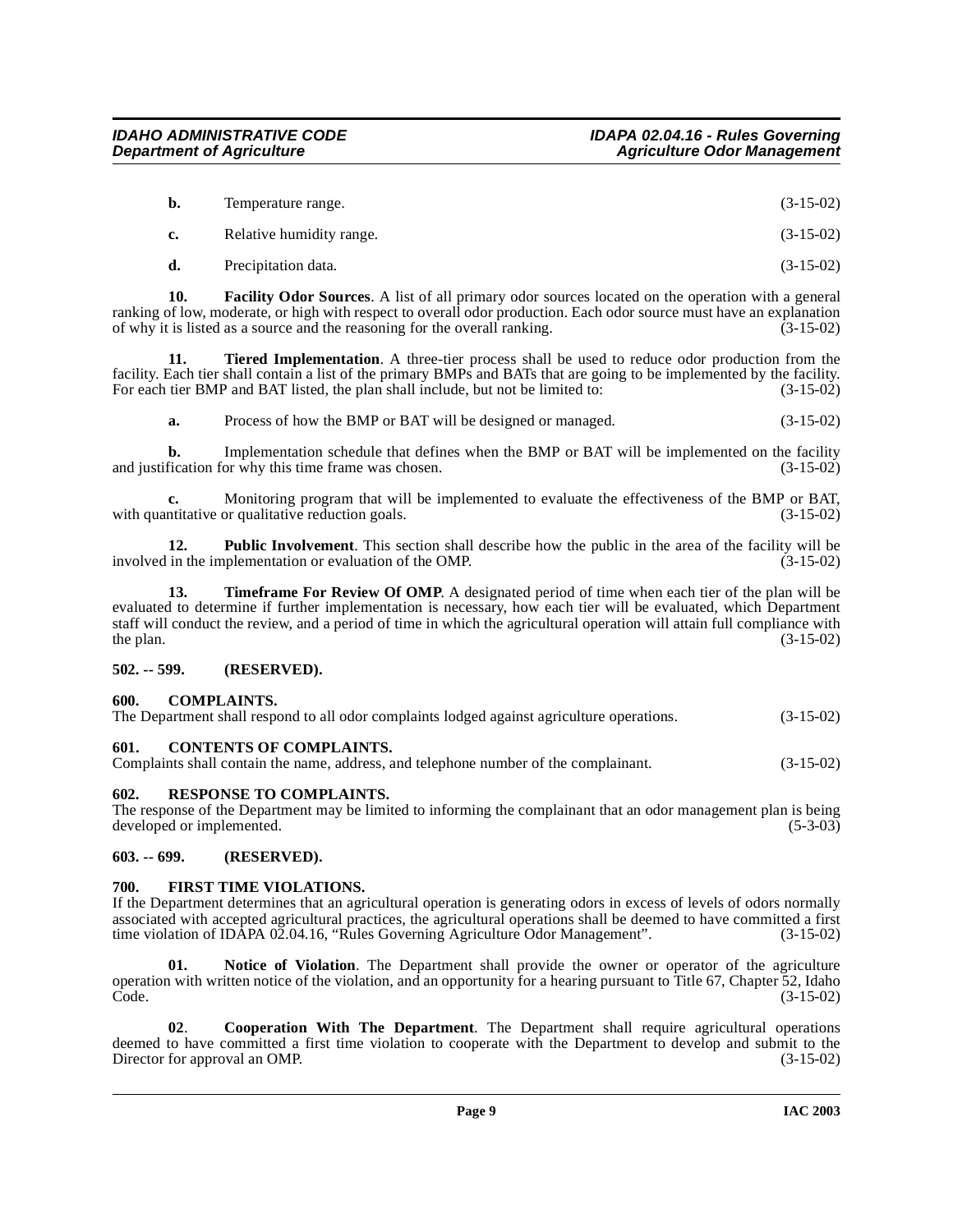# <span id="page-9-10"></span><span id="page-9-0"></span>**701. SUBSEQUENT VIOLATIONS.**

Agricultural operations shall be deemed to have committed a subsequent violation if the operation is determined to have committed a subsequent violation within three (3) years, has failed to comply with a required OMP, or the Department determines that the owner or operator of the agriculture operation has not cooperated with the department by failing to submit an OMP that meets Department approval requirements. (3-15-02)

#### <span id="page-9-8"></span><span id="page-9-1"></span>**702. ODOR EMISSIONS CAUSED BY AN ACT OF GOD.**

Odor emissions caused by an act of God or a mechanical failure shall not constitute a violation, provided that the agricultural operation takes reasonable steps to promptly repair the cause of the emission. This provision is applicable whether or not an agricultural operation is required to have an OMP. (5-3-03)

# **703. -- 899. (RESERVED).**

# <span id="page-9-9"></span><span id="page-9-2"></span>**900. PENALTIES.**

Agricultural operations determined by the Department to have committed a subsequent violation of these rules shall be assessed a civil penalty by the Department or its duly authorized agent not to exceed ten thousand dollars (\$10,000) for each offense and be liable for reasonable costs and attorney's fees. (3-15-02)  $($10,000)$  for each offense and be liable for reasonable costs and attorney's fees.

<span id="page-9-5"></span>**01. Assessment Of Civil Penalty**. Assessment of a civil penalty may be made in conjunction with any other Department administrative action. No civil penalty may be imposed unless the person charged was given notice and opportunity for a hearing pursuant to Title 67, Chapter 52, Idaho Code. (3-15-02) and opportunity for a hearing pursuant to Title  $67$ , Chapter  $52$ , Idaho Code.

<span id="page-9-7"></span>**02. Inability To Collect Civil Penalty**. If the Department is unable to collect the civil penalty or if any person fails to pay all or a set portion of a civil penalty as determined by the Department, the Department may recover such amount by action in the appropriate district court. (3-15-02)

<span id="page-9-4"></span>Appeal Of Civil Penalty. Any person against whom the Department has assessed a civil penalty may, within thirty  $(30)$  days of the final action making the assessment, appeal the assessment to the district court of the county in which the violation is alleged by the Department to have occurred. (3-15-02)

<span id="page-9-6"></span>**04. Computation Of Monetary Penalties**. The imposition or computation of monetary penalties shall take into account the seriousness of the violation and such other matters as justice requires. (5-3-03)

**05. Reports For Basis Of Penalty**. The Director shall prepare a written report setting forth the basis upon which any monetary penalty is imposed or computed and shall retain the report on file with the Department.

 $(5-3-03)$ 

**06.** Moneys Collected From Violations. Moneys collected for violations of these rules shall be din the state treasury and credited to the General Fund. (3-15-02) deposited in the state treasury and credited to the General Fund.

# <span id="page-9-3"></span>**901. -- 999. (RESERVED).**